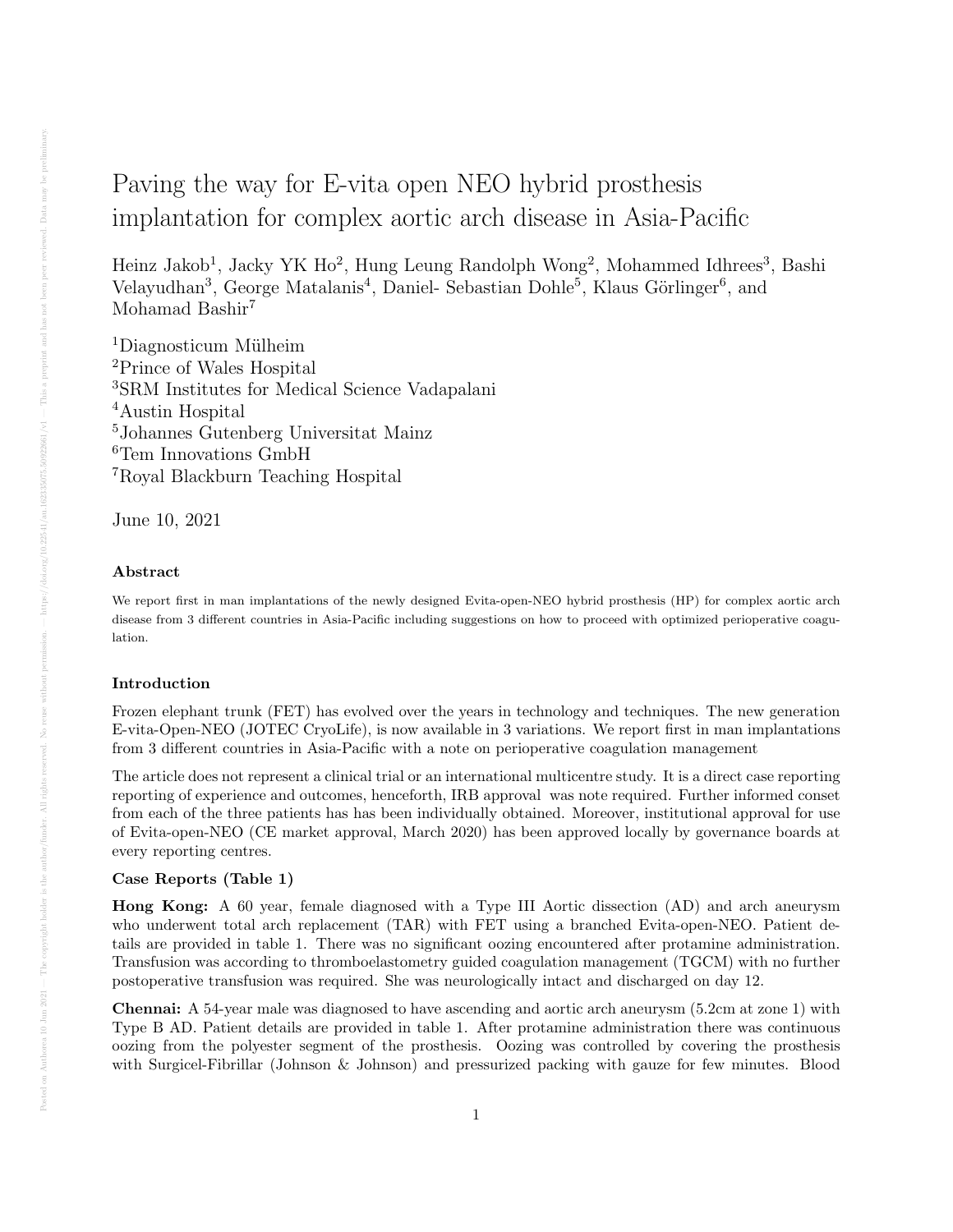transfusion and postoperative drain as in table 1. He was discharged on the  $10<sup>th</sup>$  postoperative day and follow-up CT aortogram was done (Figure 1A/B).

Melbourne: An 81 year old male underwent TAR with FET technique using trifurcate 30/40/180mm Evita-Open-NEO HP. In addition he received a Bioprosthetic Bentall's procedure and coronary artery bypass graft (Left internal mammary artery and Left Radial). Patient details are provided in table 1. Blood and products were transfused according to TGCM. No excessive oozing from the fabric of the graft or any of its links has been observed, and drain losses were minimal. Postoperative details elaborated in Table 1. Palliation was instituted as per family wishes (Figure 1C/D).

## DISCUSSION

HP for FET is constantly evolving through the years ever since the first device - 'Essen I prosthesis' (2005) (1). Given the success of Evita-open-plus across the globe, researchers have developed the next generation HP: Evita-open-NEO. The new generation prosthesis is available in three variations, making it suitable to be implanted in zone 0 to 3, and the supraaortic-arch-vessels can be reimplanted individually or en-bloc. This provides a wide range of applicablity for the surgeons emcomprising different pathological situations. The low profile delivery system and a shapeable shaft, is atraumatic and helps in precise deployment (2).

Evita-open-NEO prostheses are not impregnated with gelatin or collagen, hence some discrete oozing through pores of the tightly woven polyester during heparinization can be expected but easily controlled by sump suction.

This oozing is self-limiting and stops once the protamine is administered after weaning of cardiopulmonary bypass (CPB) supported by packing the mediastinum with sponges and towels for 10-15 minutes. Blood collected in mediastinum can be efficiently managed with cell saver. In patients who undergo FET under prolonged deep hypothermic circulatory arrest, coagulopathy has to be considered. In that case, graft oozing through the pores may appear excessive but can be quickly fixed by TGCM during and after CPB (Video 1).

Thromboelastometry provides important information about hemostasis, particularly in regard to fibrin polymerization and platelet function, and can already be initiated at crossclamp release. Accordingly, cryoprecipitate can timely be prepared if fibrinogen concentrate is not available. Adequate fibrin and platelet contribution to the clot firmness are essential for the formation of an internal fibrin layer to seal the prosthesis (3). In contrast, low fibrinogen levels  $\langle 224 \text{ g/L} \rangle$  have been shown to be an independent risk-factor for severe bleeding, 24-hour mortality, in-hospital mortality, and neurological complications in patients with acute AD (3- 6).

The algorithm of TGCM for major aortic surgery is by using a trigger of EXTEM A5 <40 mm and FIBTEM A5 <12 mm, and a target of EXTEM A5 [?]40 mm and FIBTEM A5 [?]15 mm for fibrinogen substitution (3, 7). Notably, this can only be achieved by administering fibrinogen concentrate (20 g /l) or cryoprecipitate (8-16 g/l) but not by FFP containing only 2g fibrinogen/l) (8). Some patients require platelet transfusion and/or prothrombin complex concentrate administration in addition.

In contrast, Czerny and colleagues recently reported devastating oozing and severe blood loss in 3 patients after implantation of E-vita open NEO (9). Those patients, characterized by continuous acetylic acid monotherapy preoperatively, obviously mandated differentiated coagulation management during and after CPB. Here, FFP transfusion with its low fibrinogen concentration is certainly not appropriate and may cause pulmonary complications, right ventricular failure, and increased RBC transfusion (10, 12).

### Conclusion

In combination with TGCM, the new Evita-open-NEO HP can easily and safely be implanted with minimal blood loss.

Conflict of Interest: Heinz Jakob is consultant to JOTEC/CryoLife, former inventor and recipient of royalties until 2019; Klaus Görlinger is the medical director of Tem Innovations GmbH, Munich, Germany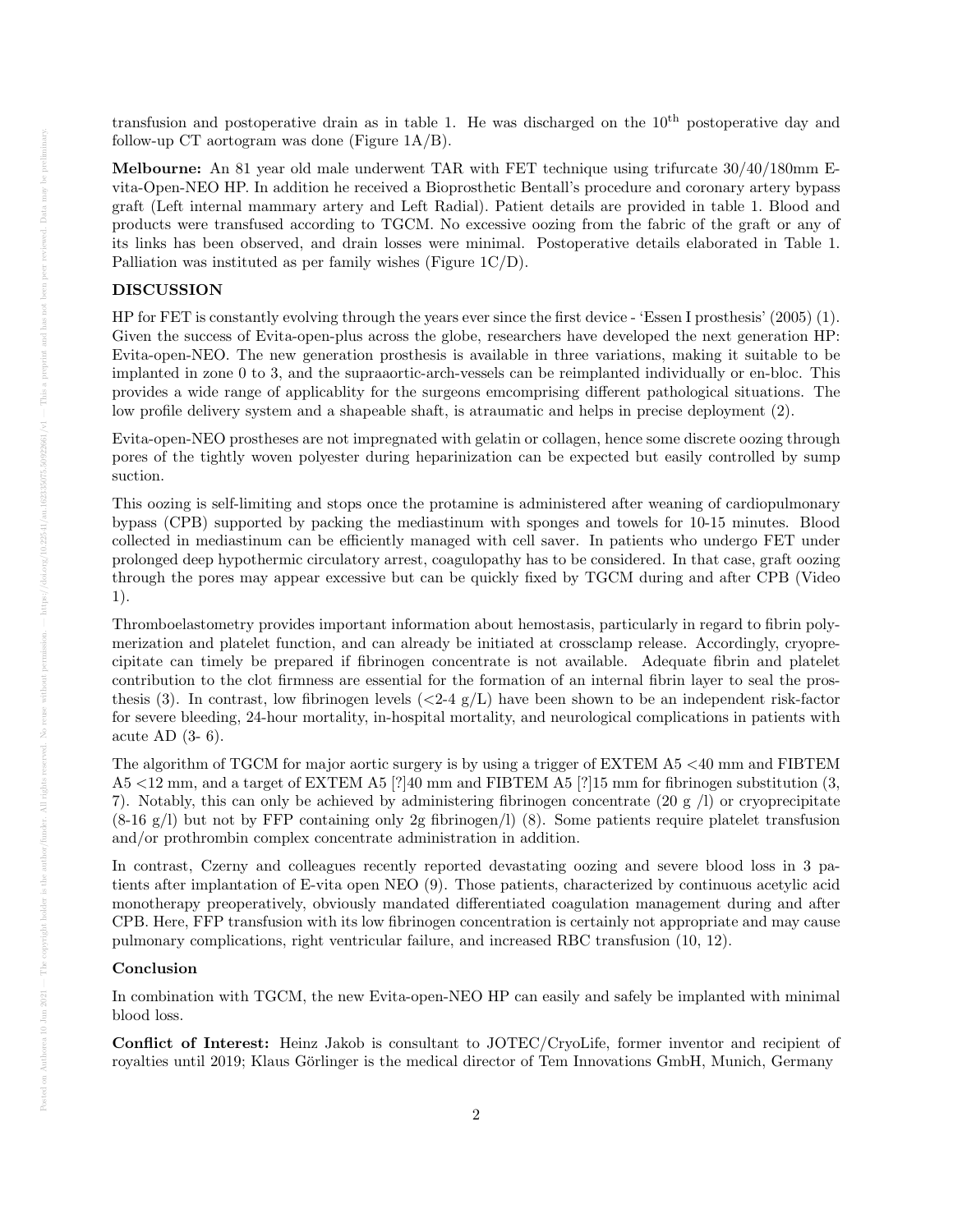### Reference

- 1. Jakob H, Tsagakis K, Leyh R, et al. Development of an integrated stent graft-dacron prosthesis for intended one-stage repair in complex thoracic aortic disease. Herz. 2005 Dec;30(8):766-8. doi: 10.1007/s00059-005-2765-7
- 2. Ho JYK, Bashir M, Jakob H and RH Wong, (2021) Management of left subclavian artery in total arch replacement and frozen elephant trunk, JTCVS Techniques, article-in-press, https://doi.org/10.1016/j.xjtc.2021.03.020
- 3. Hanke AA, Herold U, Dirkmann D, et al. Thromboelastometry Based Early Goal-Directed Coagulation Management Reduces Blood Transfusion Requirements, Adverse Events, and Costs in Acute Type A Aortic Dissection: A Pilot Study. Transfus Med Hemother. 2012 Apr;39(2):121-128. doi: 10.1159/000337723.
- 4. Guan X, Gong M, Wang X, et al. Low preoperative fibrinogen level is risk factor for neurological complications in acute aortic dissection. Medicine (Baltimore). 2018 May;97(21):e10830. doi: 10.1097/MD.0000000000010830.
- 5. Liu J, Sun LL, Wang J, Ji G. The relationship between fibrinogen and in-hospital mortality in patients with type A acute aortic dissection. Am J Emerg Med. 2018 May;36(5):741-744. doi: 10.1016/j.ajem.2017.10.00
- 6. Monaco F, Nardelli P, Denaro G, et al. First experience with a ROTEM-enhanced transfusion algorithm in patients undergoing aortic arch replacement with frozen elephant trunk technique. A theranostic approach to patient blood management. J Clin Anesth. 2020 Nov;66:109910. doi: 10.1016/j.jclinane.2020.109910.
- 7. Görlinger K, Pérez-Ferrer A, Dirkmann D, et al. The role of evidence-based algorithms for rotational thromboelastometry-guided bleeding management. Korean J Anesthesiol. 2019 Aug;72(4):297-322. doi: 10.4097/kja.19169.
- 8. Görlinger K, Shore-Lesserson L, Dirkmann D, et al. Management of hemorrhage in cardiothoracic surgery. J Cardiothorac Vasc Anesth. 2013 Aug;27(4 Suppl):S20-34. doi: 10.1053/j.jvca.2013.05.014..
- 9. Czerny M, Beyersdorf F, Murana G, Pacini D. Excessive oozing through the fabric of the branched Cryolife-Jotec Evita Open NEO hybrid prosthesis. Eur J Cardiothorac Surg. 2021 Mar 17:ezab058. doi: 10.1093/ejcts/ezab058.
- 10. Monaco F, Barucco G, Nardelli P, et al. Editor's Choice A Rotational Thromboelastometry Driven Transfusion Strategy Reduces Allogenic Blood Transfusion During Open Thoraco-abdominal Aortic Aneurysm Repair: A Propensity Score Matched Study. Eur J Vasc Endovasc Surg. 2019 Jul;58(1):13-22. doi: 10.1016/j.ejvs.2019.02.009
- 11. Narick C, Triulzi DJ, Yazer MH. Transfusion-associated circulatory overload after plasma transfusion. Transfusion. 2012 Jan;52(1):160-5. doi: 10.1111/j.1537-2995.2011.03247.x.
- 12. Desborough M, Sandu R, Brunskill SJ, et al. Fresh frozen plasma for cardiovascular surgery. Cochrane Database Syst Rev. 2015 Jul 14;(7):CD007614. doi: 10.1002/14651858.CD007614.

# Legend

Figure 1: (A)Preoperative CT aortogram showing the ascending & aortic arch aneurysm. (B)Postoperative image depicting a well expanded true lumen and thrombosed false lumen without distal stent induced new entry (DSINE). (C)Preoperative CT scan demonstrating a 9 cm distal arch aneurysm and a heavily calcified aortic valve. (D)Postoperative CT scan demonstrating the Bentall root replacement and full exclusion of distal arch aneurysm without DSINE.

Figure 2: Algorithm TGCM in major aortic surgery [modified from  $(7)$ ]

Video 1: Demonstrating the effect of TCGM (A)Without TGCM: prolonged oozing (B)With TGCM: hemostasis achieved within 30 minutes of protamine administration.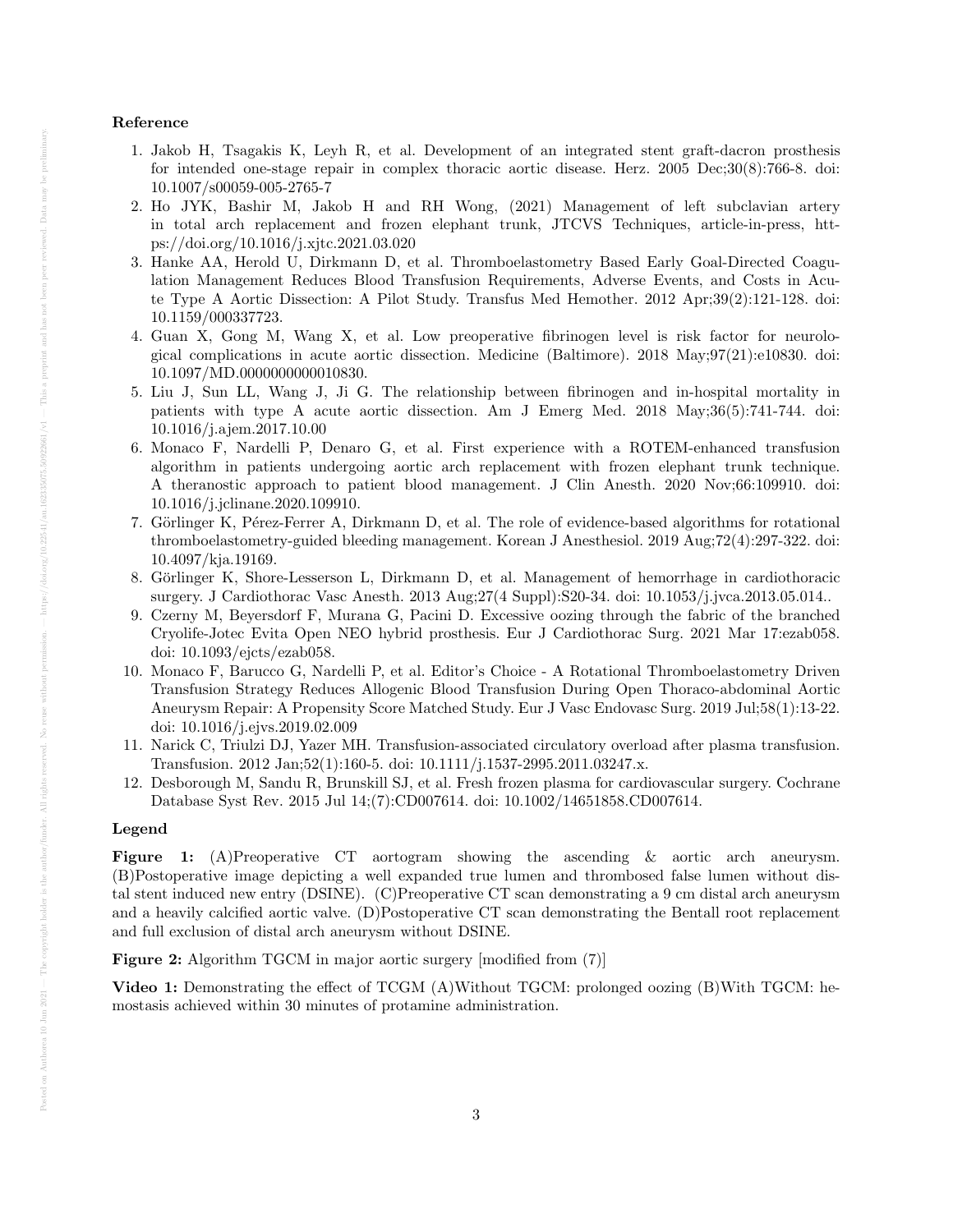